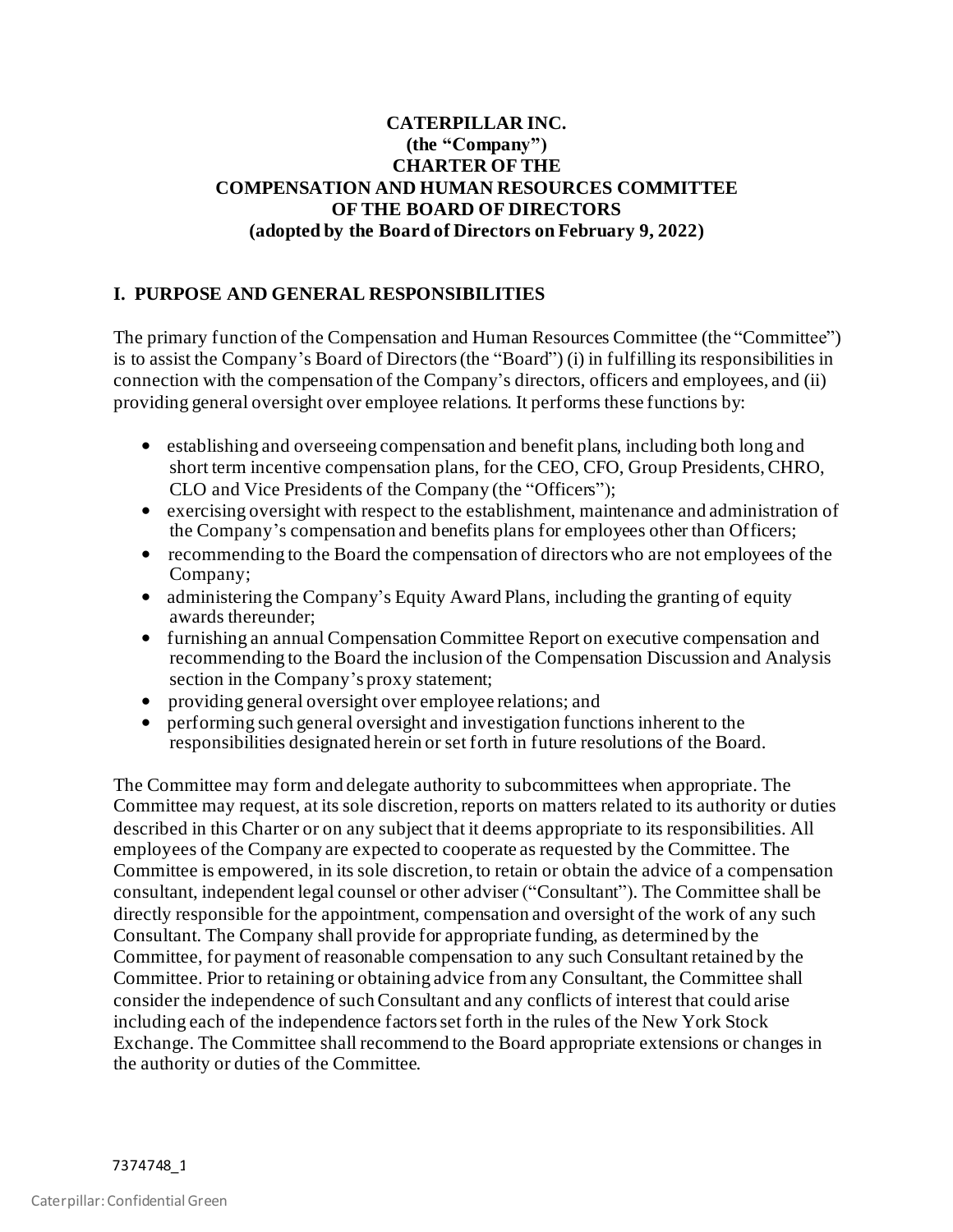## **II. COMPOSITION**

The Committee shall have a chairman appointed by the Board of Directors ("Chairman"). The Committee shall consist of that number of directors as the Board shall determine from time to time, such number not to be less than two members in accordance with Article III, Section 5 of the bylaws of the Company. The Board may fill vacancies on the Committee and remove a member of the Committee at any time with or without cause. Each member of the Committee shall meet the independence requirements of the New York Stock Exchange.

## **III. MEETING ATTENDANCE AND MINUTES**

The Committee shall meet at such times as the Chairman shall designate and notice of such meetings shall be given to Committee members in accordance with the bylaws of the Company. Directors not on the Committee may attend meetings at the discretion of the Chairman. At the invitation of the Chairman, members of management and outside consultants shall attend Committee meetings. One-third of the Committee, but not less than two members, shall constitute a quorum for the transaction of business. Unless the Committee by resolution determines otherwise, any action required or permitted to be taken by theCommittee may be taken without a meeting if all members of the Committee consent thereto in writing, and the writing or writings are filed with the minutes of the proceedings of the Committee. Members of the Committee may participate in a meeting through the use of conference telephone or similar communications equipment, as long as all members participating in such meeting can hear one another, and such participation shall constitute presence at such meetings. The Chairman shall review and the Committee shall approve the Committee minutes and they shall be filed with the Secretary of the Company for retention with the records of the Company. Copies of such minutes shall be presented to each Board member.

# **IV. RESPONSIBILITIES AND DUTIES**

#### **A. Compensation Matters**

#### *1. CEO Performance and Compensation*

The Committee shall review and approve the Company's goals and objectives relevant to the CEO's compensation. The Committee shall evaluate the CEO's performance in light of those goals and objectives, and all independent directors shall participate in the CEO's evaluation. Based on this evaluation, the Committee shall make recommendations to the independent members of the Board as to the CEO's compensation.

In evaluating the CEO's performance, both objective and subjective criteria may be used, including but not limited to: (a) the Company's financial performance; (b) accomplishment of the Company's long-term strategic objectives; and (c) the development of the Company's top management team. The CEO shall not attend full Board meetings discussing his or her evaluation.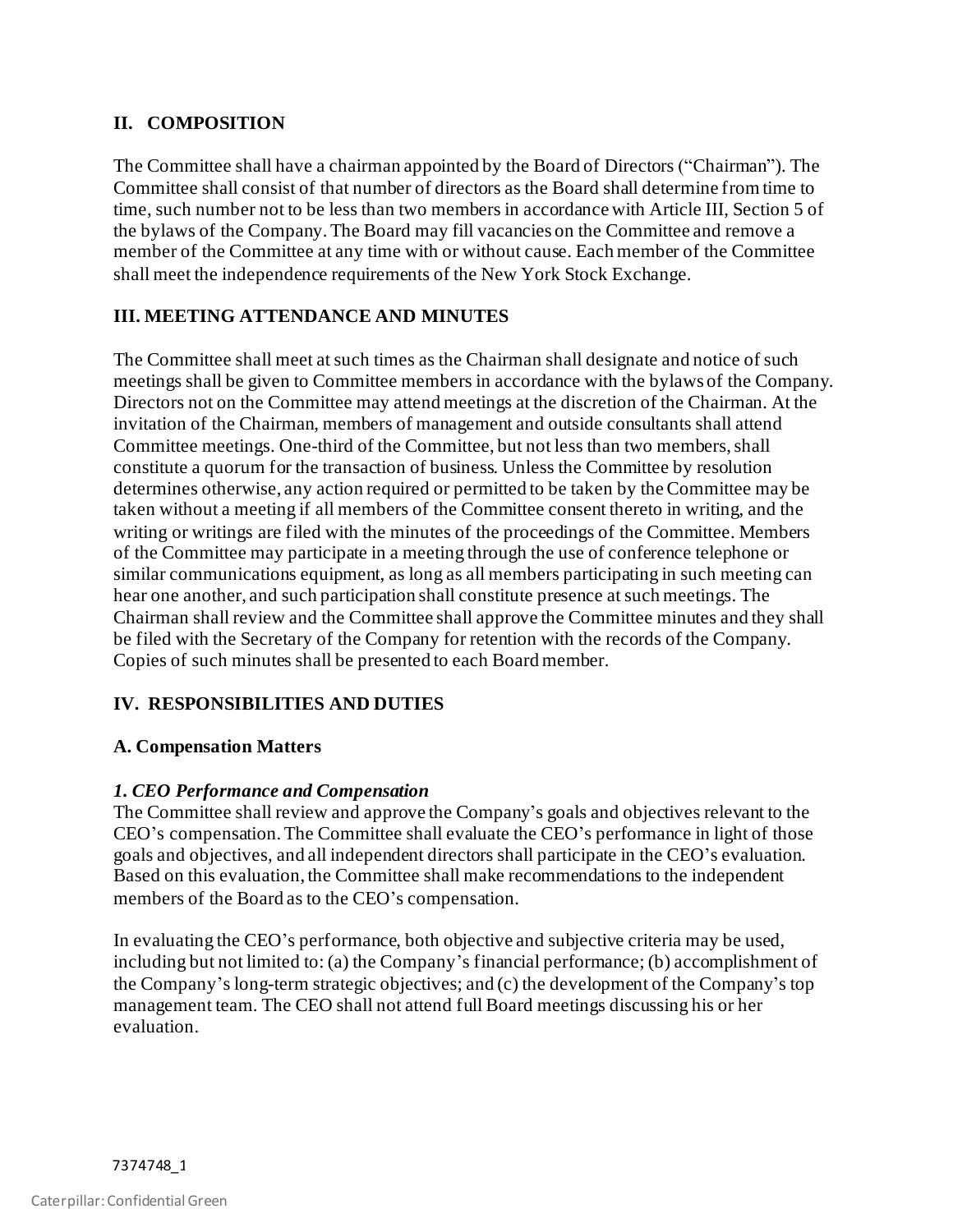## *2. Officer Compensation*

The Committee shall (i) oversee an evaluation of the performance of the Company's CFO, Group Presidents, CHRO and CLO and (ii) review and approve each of their compensation. The Committee shall oversee the compensation of the Company's Vice Presidents.

## *3. Employee and Management Compensation*

The Committee shall oversee the Company's compensation practices for salaried and management employees who are not Officers, including the compensation philosophy and objectives in connection with the same.

## *4. Compensation Plans and Programs*

The Committee shall approve, and recommend standards for, the Company's compensation programs and plans, including, but not limited to, the Company's various incentive compensation, equity compensation, retirement and other benefit plans. The Committee shall also ensure that compensation is competitive and rewards performance, taking into account compensation levels and practices at comparable companies, but not being constrained by them in exercising its independent judgment. The Committee shall also consider the vote of stockholders regarding the Company's compensation policies and practices.

The Committee shall review management's assessment as to whether the Company's compensation policies and practices are reasonably likely to have a material adverse effect on the Company.

#### *5. Independent Director Compensation*

The Committee shall, in consultation with the Company's management, periodically review the compensation of the Company's independent directors. In conducting its review, the Committee may consider any factors it deems reasonable to such review, including, but not limited to, independent director compensation at other companies. After such review, the Committee shall recommend to the Board the compensation for the Company's independent directors.

#### *6. Equity Award Plans*

The Committee shall administer the Company's equity award plans in accordance with the responsibilities assigned to the Committee under any and all such plans. The Committee shall oversee stock ownership guidelines for Officers and directors of the Company.

#### **B. Employee Relations**

The Committee shall provide general oversight over the Company's policies and initiatives related to immigration, equal employment and equal opportunity, diversity and inclusion, and labor relations.